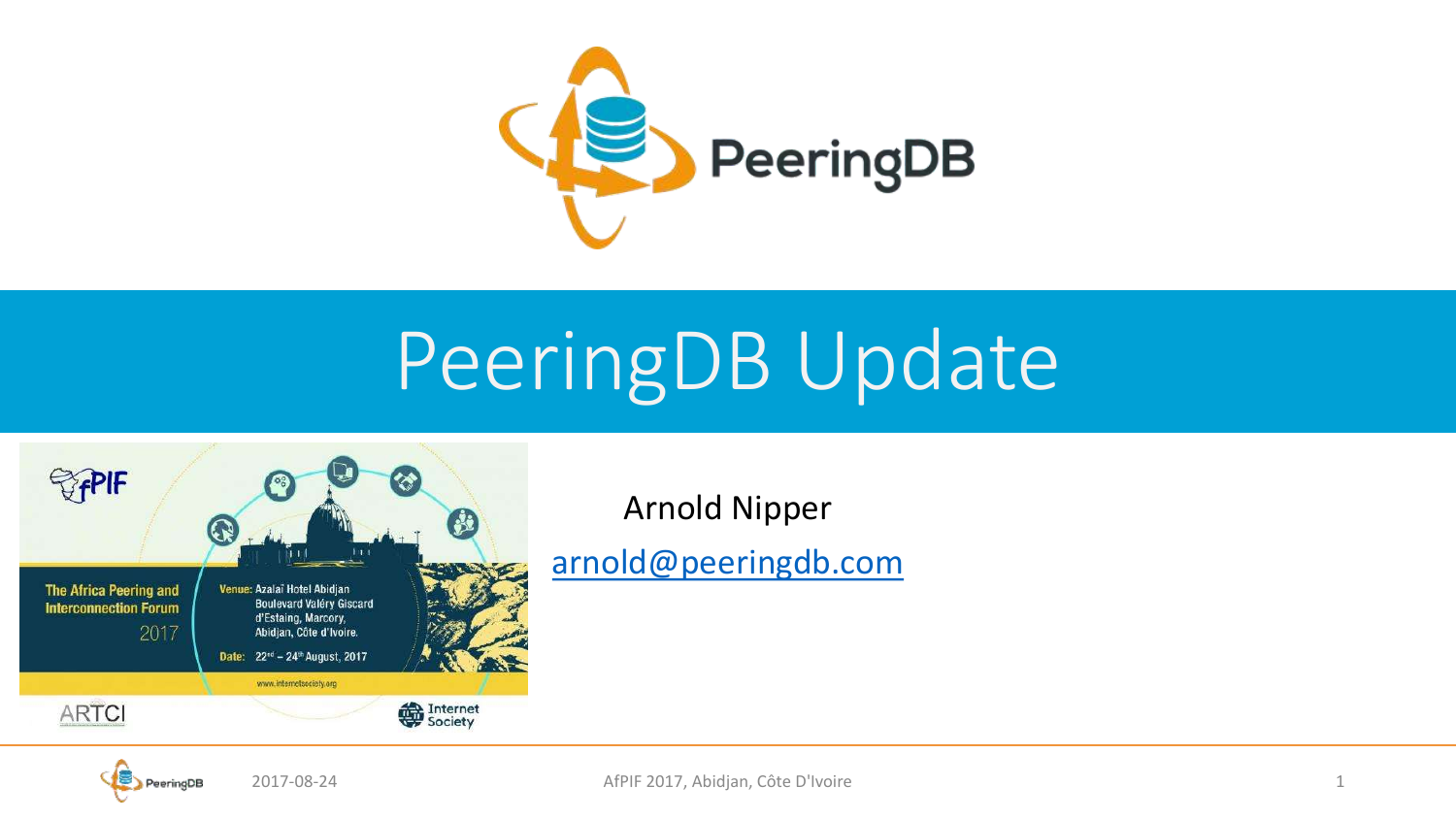#### Agenda

#### 1. Organization and Election Update

- 2. Strategic Goals and Organizational Objectives
- 3. Feature Planning Process and Roadmap Update

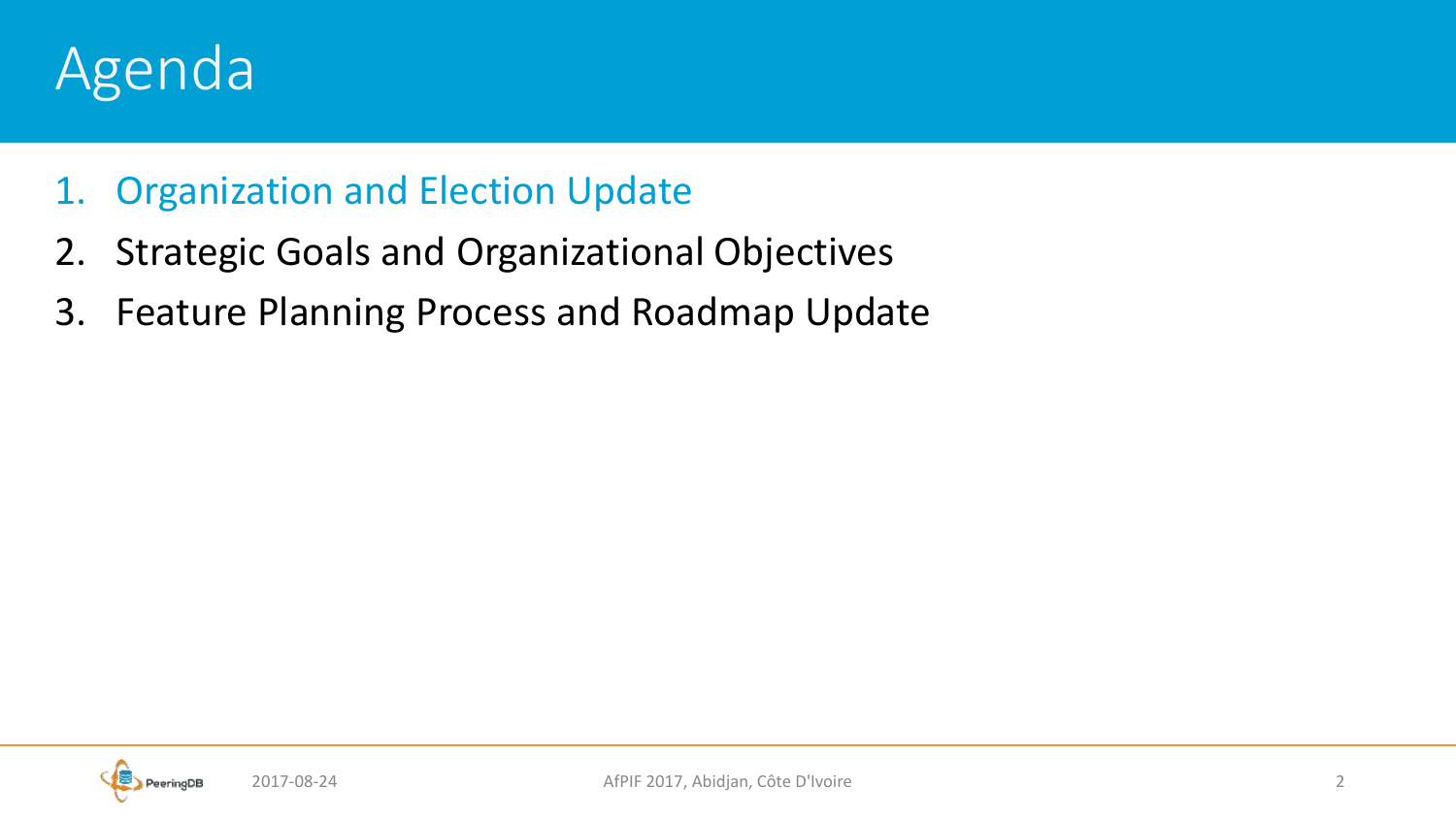## What is PeeringDB?

**Mission statement:** "PeeringDB, a nonprofit member-based organization, facilitates the exchange of user maintained interconnection related information, primarily for Peering Coordinators and Internet Exchange, Facility, and Network Operators."

- A PeeringDB record makes it easy for people to find you, and helps you to establish peering
- If you aren't registered in PeeringDB, you can register at <https://www.peeringdb.com/register>
- We use basic verification for new accounts and require current whois information, so please
	- Update and maintain your whois information
	- Register from a company email address



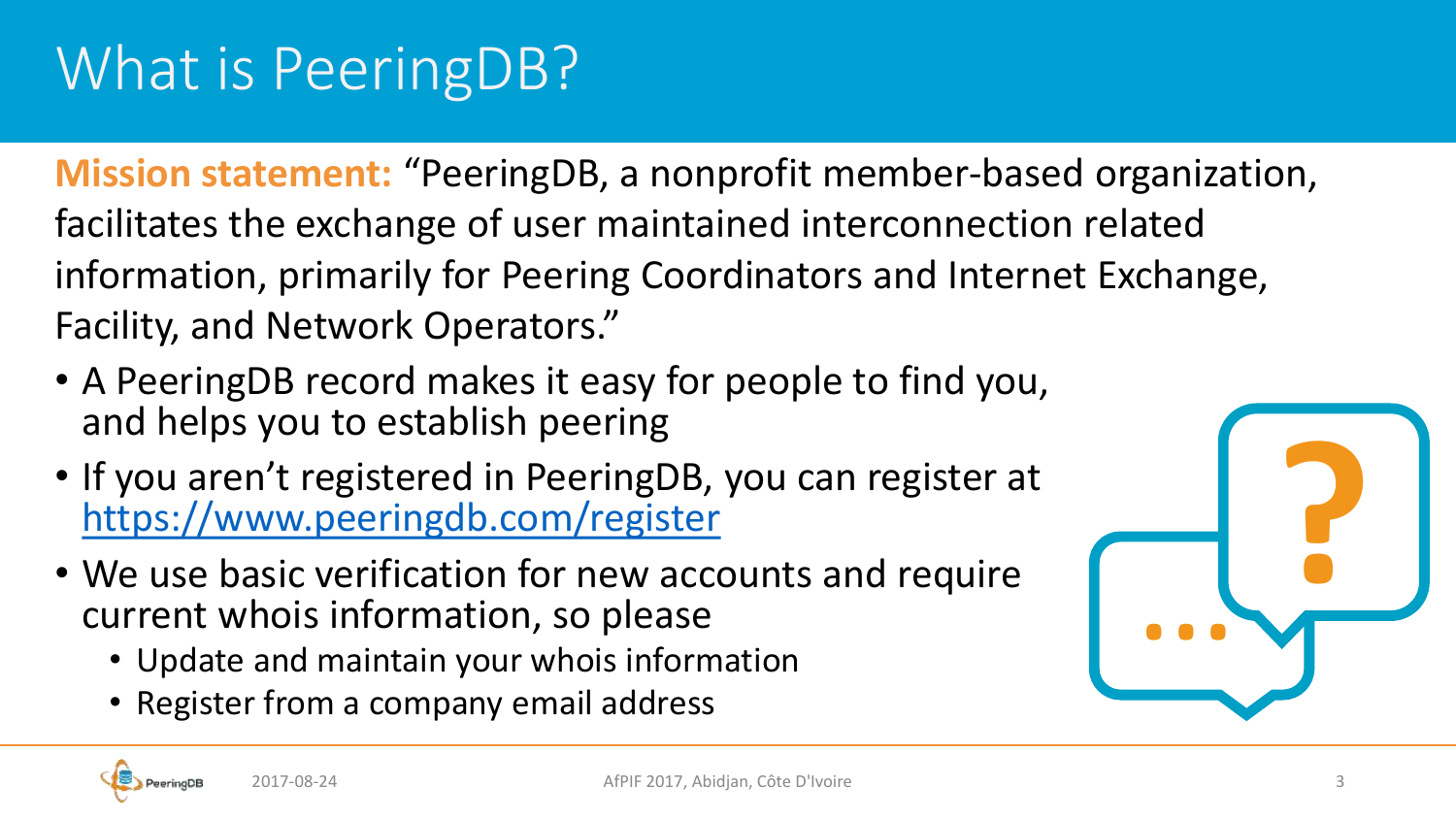#### Governance and Membership

- PeeringDB is a United States 501(c)(6) volunteer organization that is 100% funded by sponsorships
- Healthy organization, building financial reserves and executing the long term strategic plan
- Membership rules
	- A corporation, limited liability company, partnership or other legal business entity may be a Member of the Corporation
	- Membership is determined by having both an active PeeringDB.com account and an individual representative or role subscription to the PeeringDB Governance mailing list
	- 327 addresses subscribed to the Governance mailing list (as of 25 Apr, 2017)
	- Governance list is at<http://lists.peeringdb.com/cgi-bin/mailman/listinfo/pdb-gov>
	- More information available at <http://gov.peeringdb.com/>

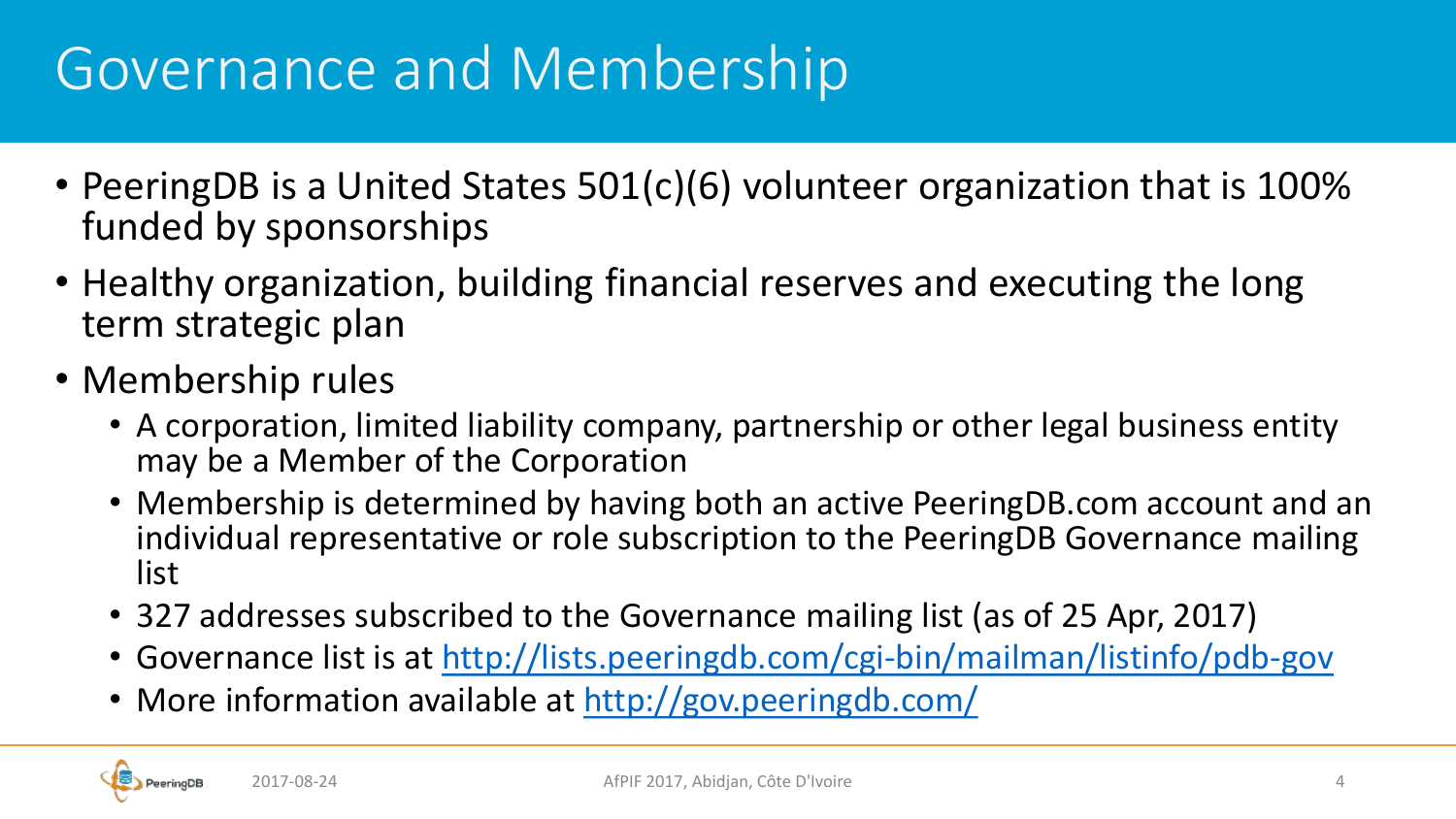#### **Committees**

- Manage administration of user accounts and PeeringDB records
- Answer support tickets
- Board members Job Snijders (Chair) and Arnold Nipper (Vice Chair)
- Language experience is helpful
- Contact: [admincom@lists.peeringdb.com](mailto:admincom@lists.peeringdb.com)

#### Admin Committee The Product Committee

- Ask for input from the community on desired features
- Manage roadmap and development priorities
- Write SoWs to solicit bids to complete requested features
- Board members Aaron Hughes (Chair) and Matt Griswold (Vice Chair)
- Contact: [productcom@lists.peeringdb.com](mailto:productcom@lists.peeringdb.com)

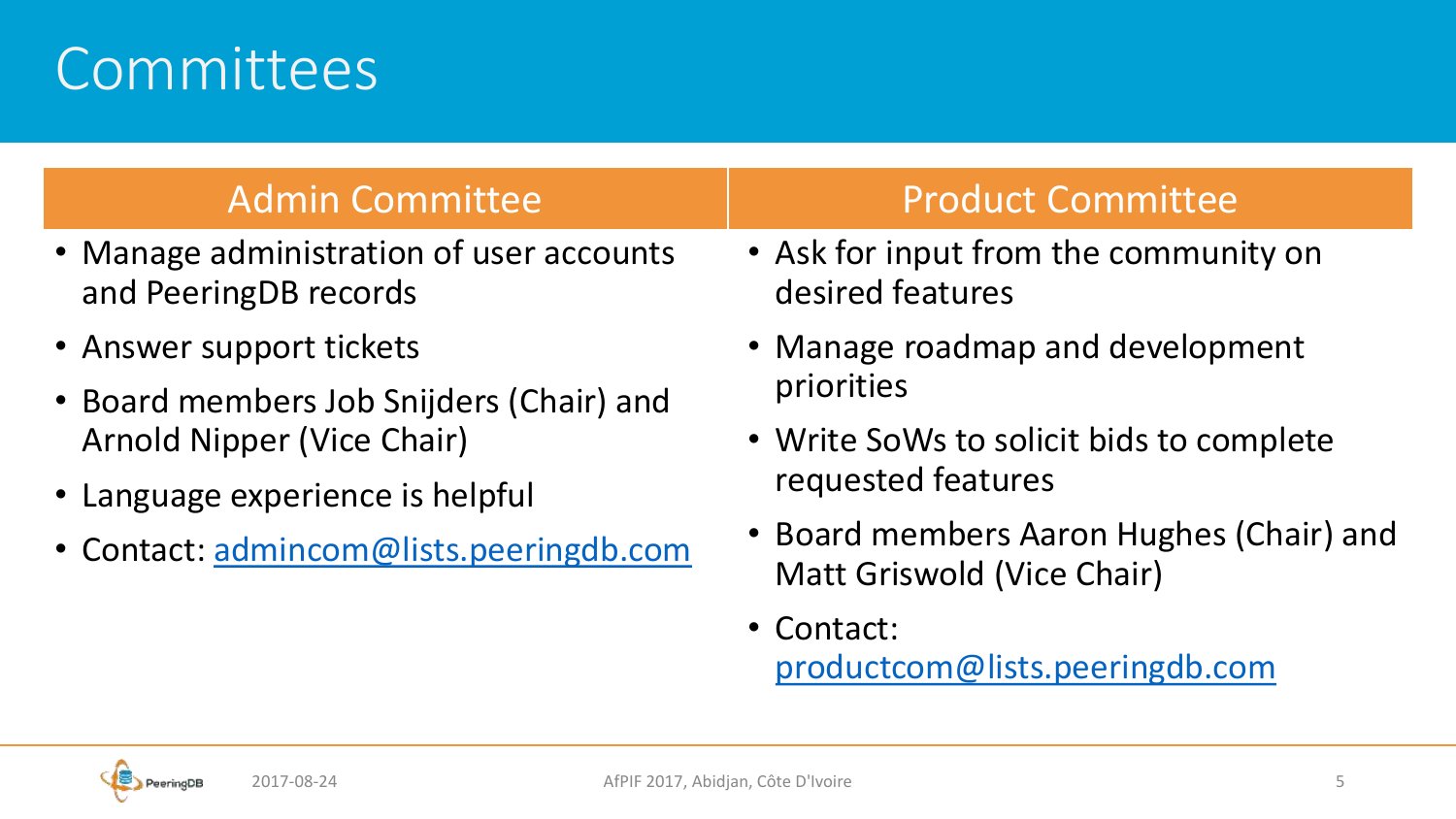#### Support Ticket Statistics



- Admin Committee volunteers are based around the world in a variety of time zones
- Goal is to resolve support tickets within 24 hours

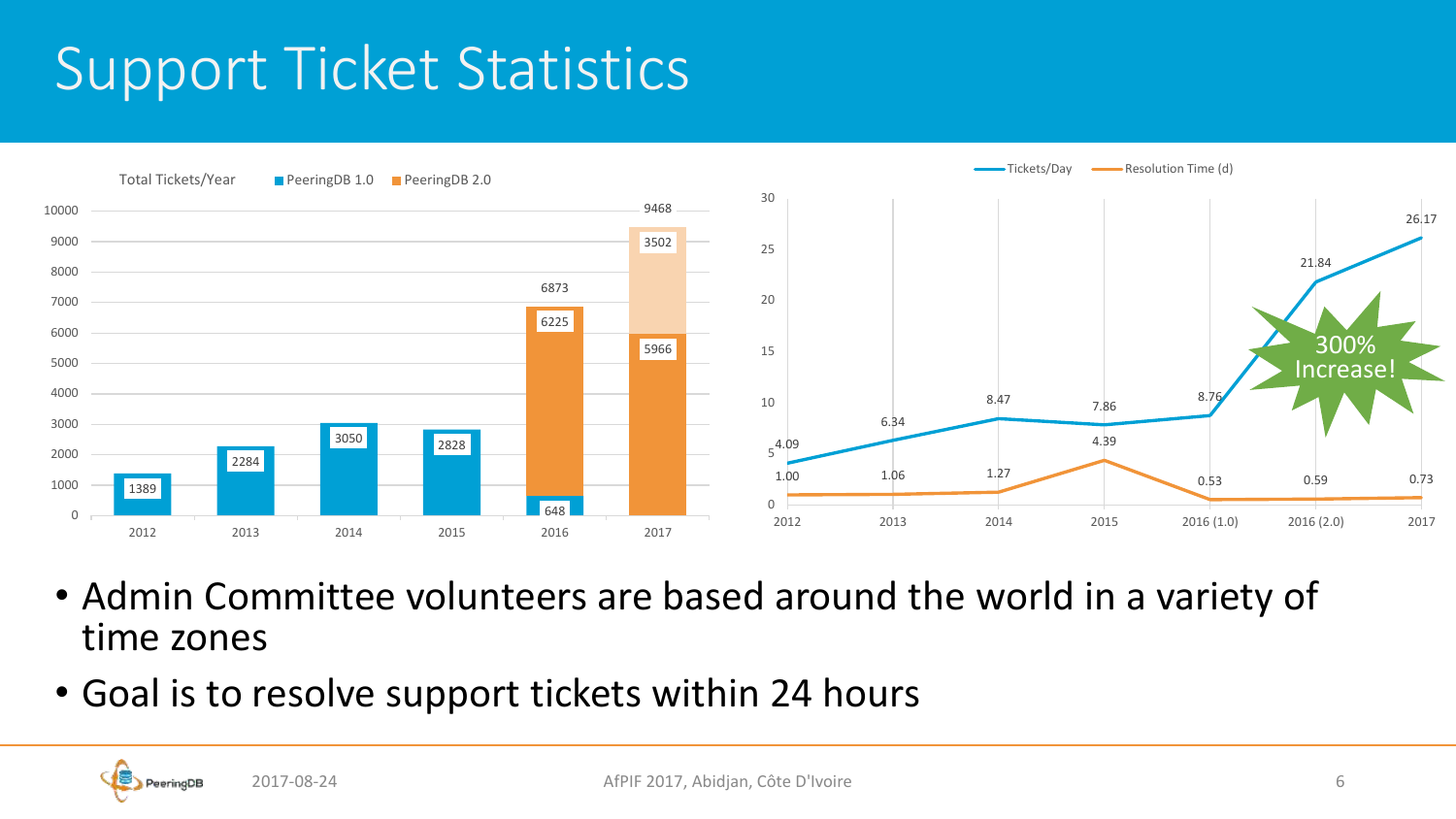### 2017 – 2018 Strategic Direction

- Ensure reliability, security and support of PeeringDB services
- Maintain, develop, and enhance functionality of PeeringDB services as sought by the users and supported by the membership and community
- Educate the community on effective use of PeeringDB
- Educate the community on interconnection
- Evangelize use of PeeringDB



#### **Rock Solid Critical Infrastructure**

Uptime Status:<http://status.peeringdb.com/>

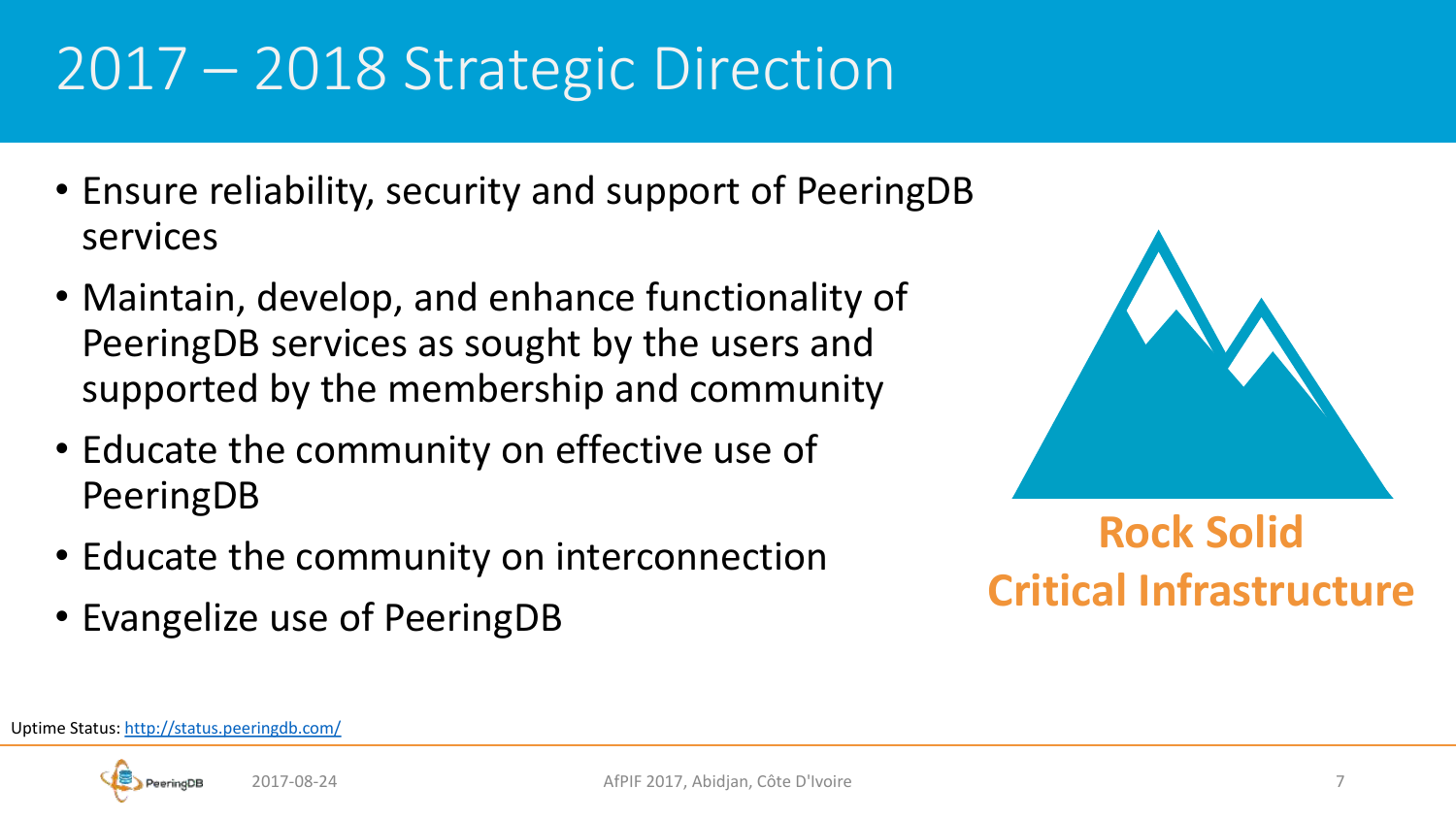## 2017 – 2018 Strategic Direction

- Encourage support of PeeringDB via sponsorship
- Build a reserve of 2 years of operational funds for the longterm stability of the organization
- Strengthen relationships with operator and peering forums, and other related databases, to work cooperatively on interconnection topics
- Legal review of liabilities, and insurance (D&O)
- Succession planning

| $\overline{\phantom{a}}$<br>H |   |
|-------------------------------|---|
|                               | I |

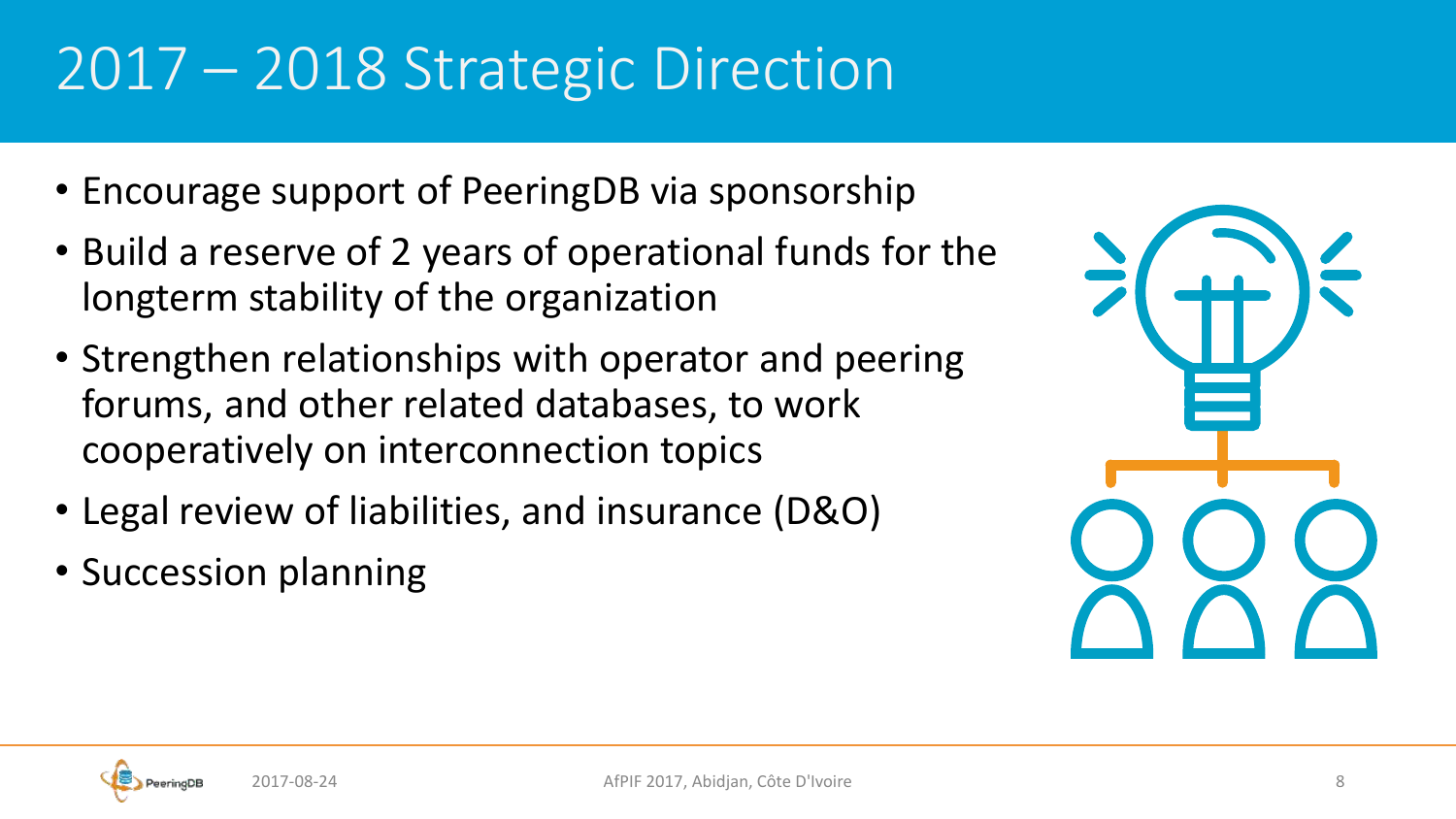# 2017 Organizational Objectives

- Obtain contracts for all supporting service providers
- Ensure supporting services are always available
- Ensure regular backups for all services
- Ensure security for private user data
- Conduct redundancy and restoration test biannually
- Support the Admin Committee to ensure user expectations are met
- Manage contractor for maintenance, minor development and basic support for underlying PeeringDB platform
- Support the Product Committee for major development and feature enhancements to ensure user expectations are met
- Provide education material in the form of a quick start guide, embedded online assistance, webinars and tutorials
- Participate in peering discussions globally where possible
- Expand social media presence as new material is created
- Survey the existing sponsors
- Write and implement surplus plan
- Present at major conferences where possible
- Conduct one election in April each year
- Conduct one member meeting in April each year
- Engage council for annual review of liabilities and insurance
- Write succession plan

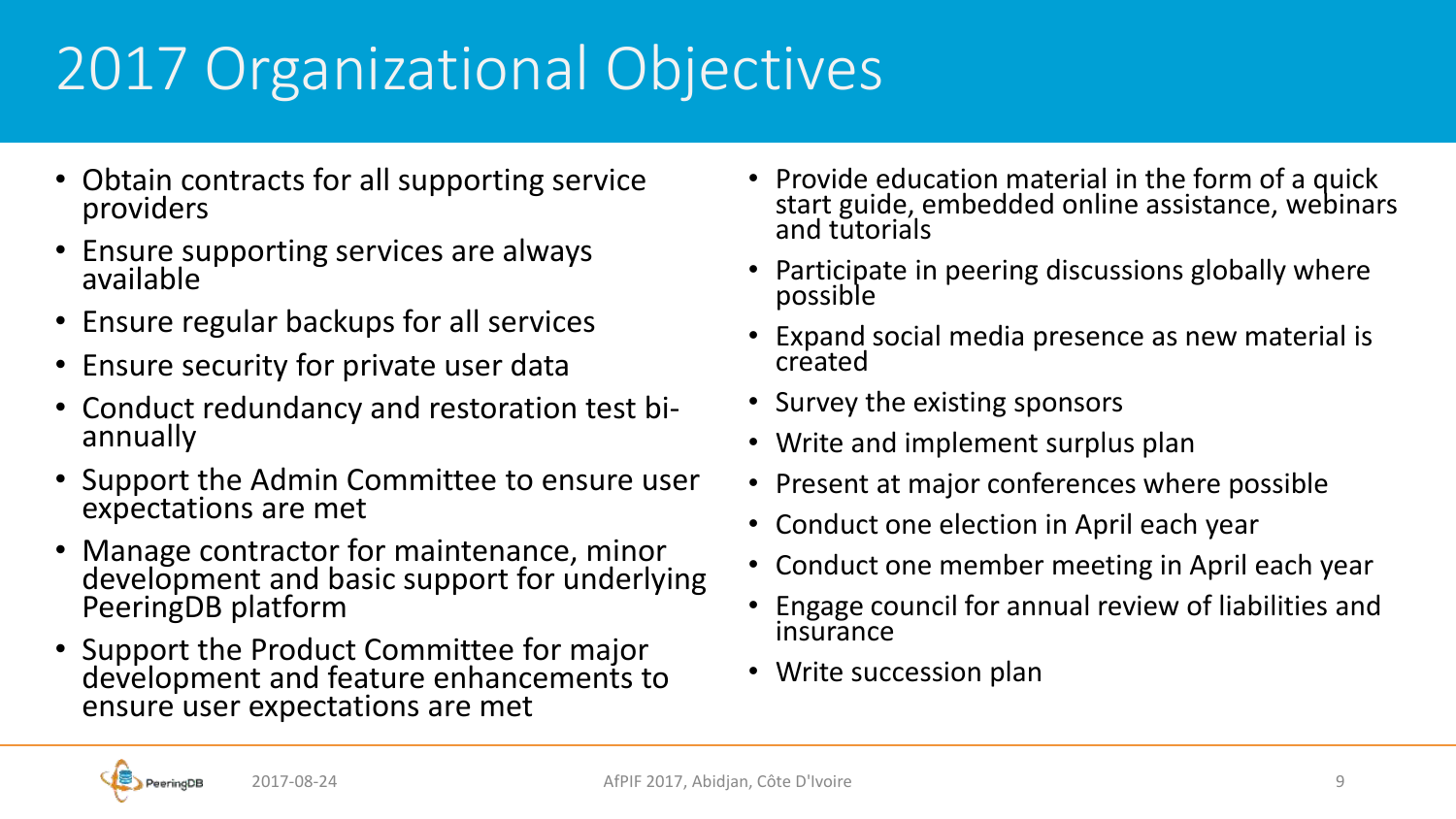#### Agenda

- 1. Organization and Election Update
- 2. Strategic Goals and Organizational Objectives
- 3. Feature Planning Process and Roadmap Update

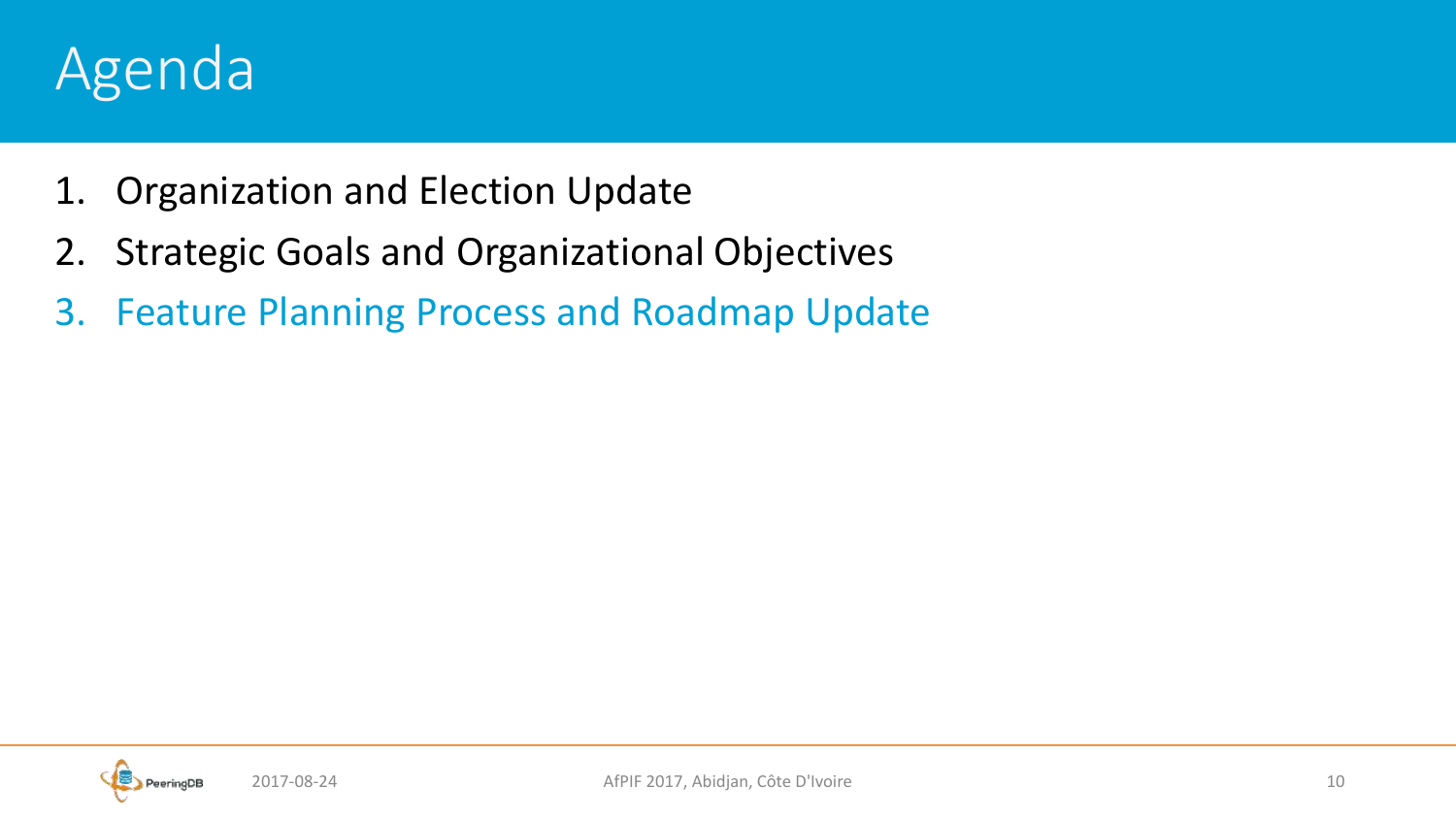#### Feature Workflow

- All features tracked using GitHub at <https://github.com/peeringdb/peeringdb/issues> with the ZenHub overlay
	- Anyone can open a feature requests, there are no internal or hidden requests
	- Open and transparent process for feature development
	- Workflow is at<http://docs.peeringdb.com/workflow/>
- Product Committee feature process
	- Evaluate and prioritize the requests
	- Request a quote for development costs
	- Request budget from the board
	- Manage implementation and scheduling



#### Your input is needed on features!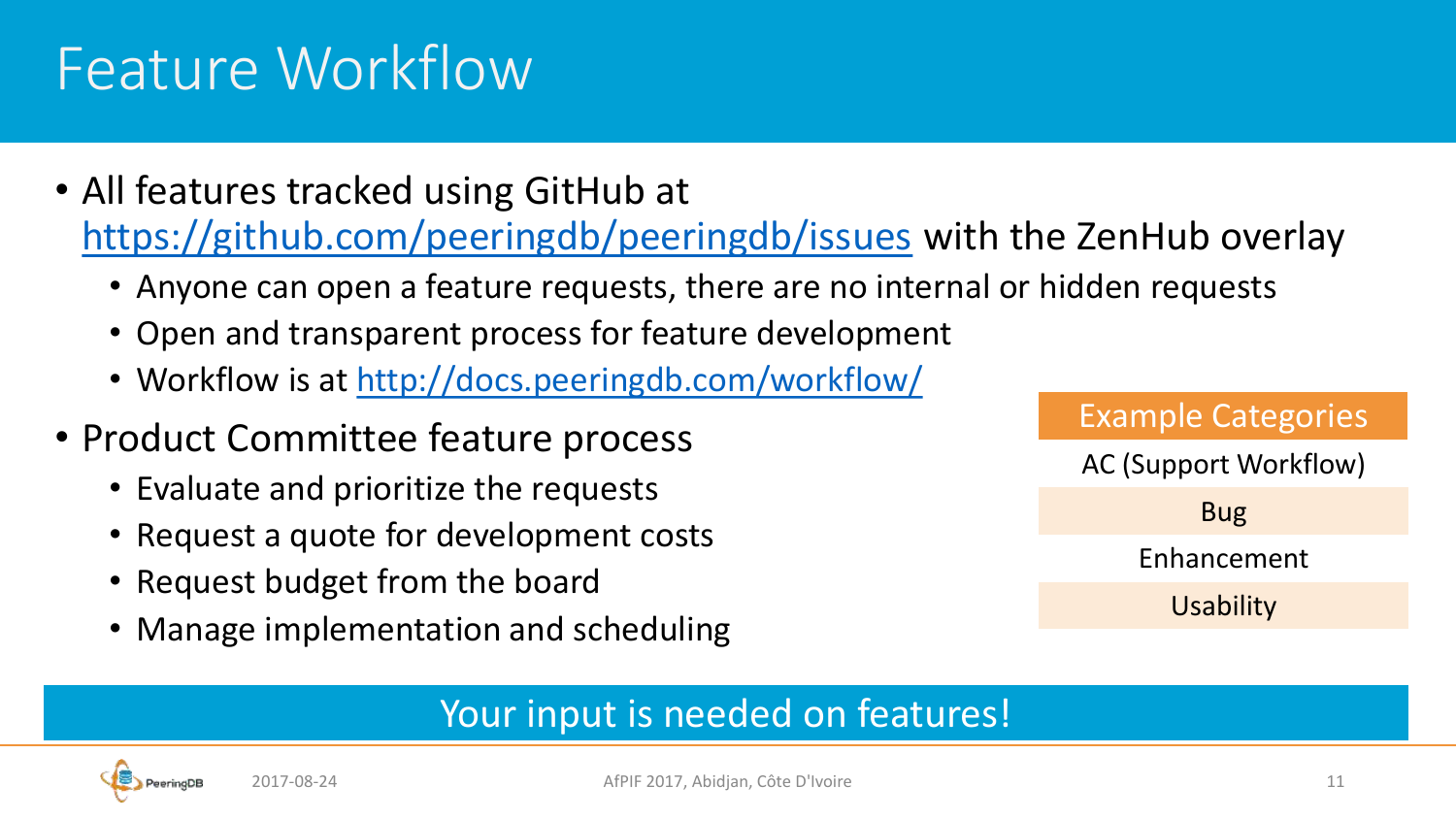#### 2017-08-24 AfPIF 2017, Abidjan, Côte D'Ivoire 12

# New Release Process

- Announced at least one week in advance with all changes to give the community notice
	- Beta site is already running the development version for testing
	- Announced on PDB Announce list, Twitter, Facebook
- Released on Wednesdays at 0400Z and avoids
	- Mondays and Fridays
	- International holidays
	- Large conferences and events (APRICOT, EPF, GPF, NANOG, RIPE, etc.)
- List of current changes (release notes) for each version are on GitHub at

<https://github.com/peeringdb/peeringdb/milestones>

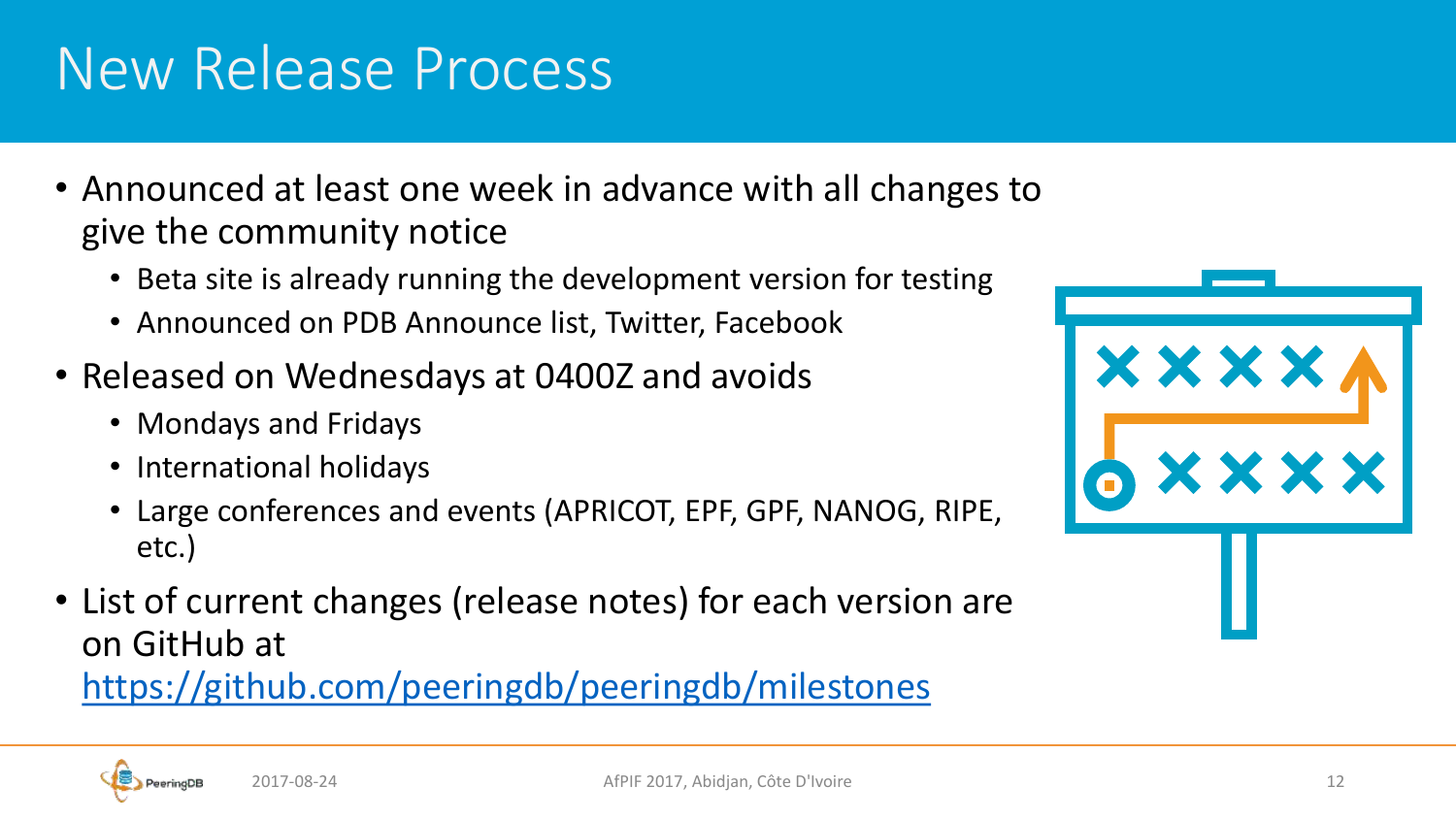#### Beta Development

- Beta server
	- Available at<https://beta.peeringdb.com/>
	- Runs the latest beta software version
	- Full access over HTTP and the API



- Database is local to the beta server only, changes are not reflected on the production servers
- Latest changes
	- Available at<https://beta.peeringdb.com/changes>
	- Redirects to the list of issues on GitHub
	- Documents all of the changes in the current beta version
- Anyone can log bugs and feature requests in GitHub at <https://github.com/peeringdb/peeringdb/issues>

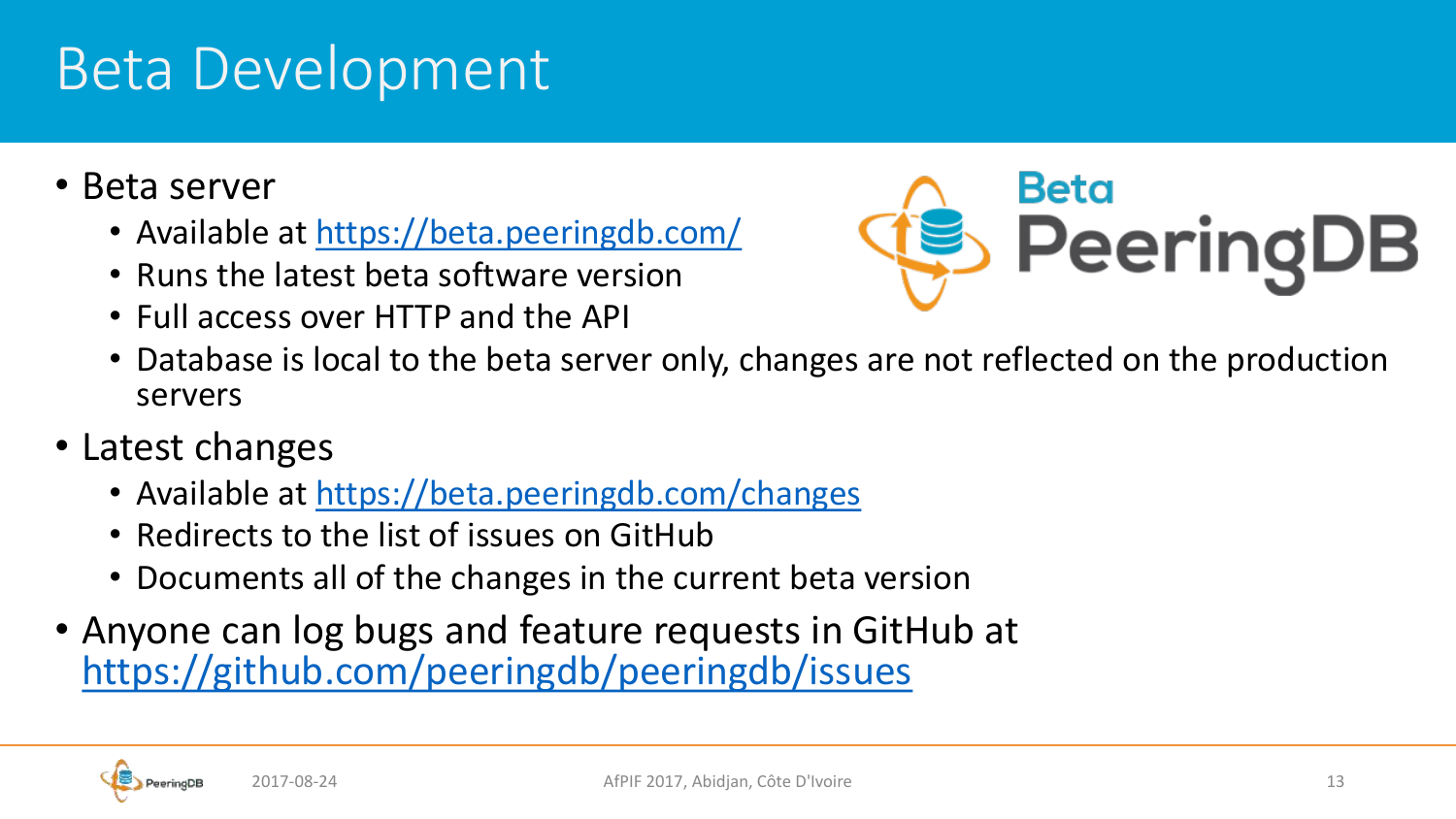## 2017 Roadmap

- Several maintenance releases with small features have been released since PeeringDB 2.0 was launched
- We will have major releases with larger features in 2017
	- Next one is 2.3.0, being released 2017-09-06
- Roadmap focus areas
	- Data quality, privacy, confidentiality
	- Usability and API
	- Platform stability and reliability
	- Product evolution
- Communication focus areas
	- Partner management
	- Communication outreach
	- Membership engagement

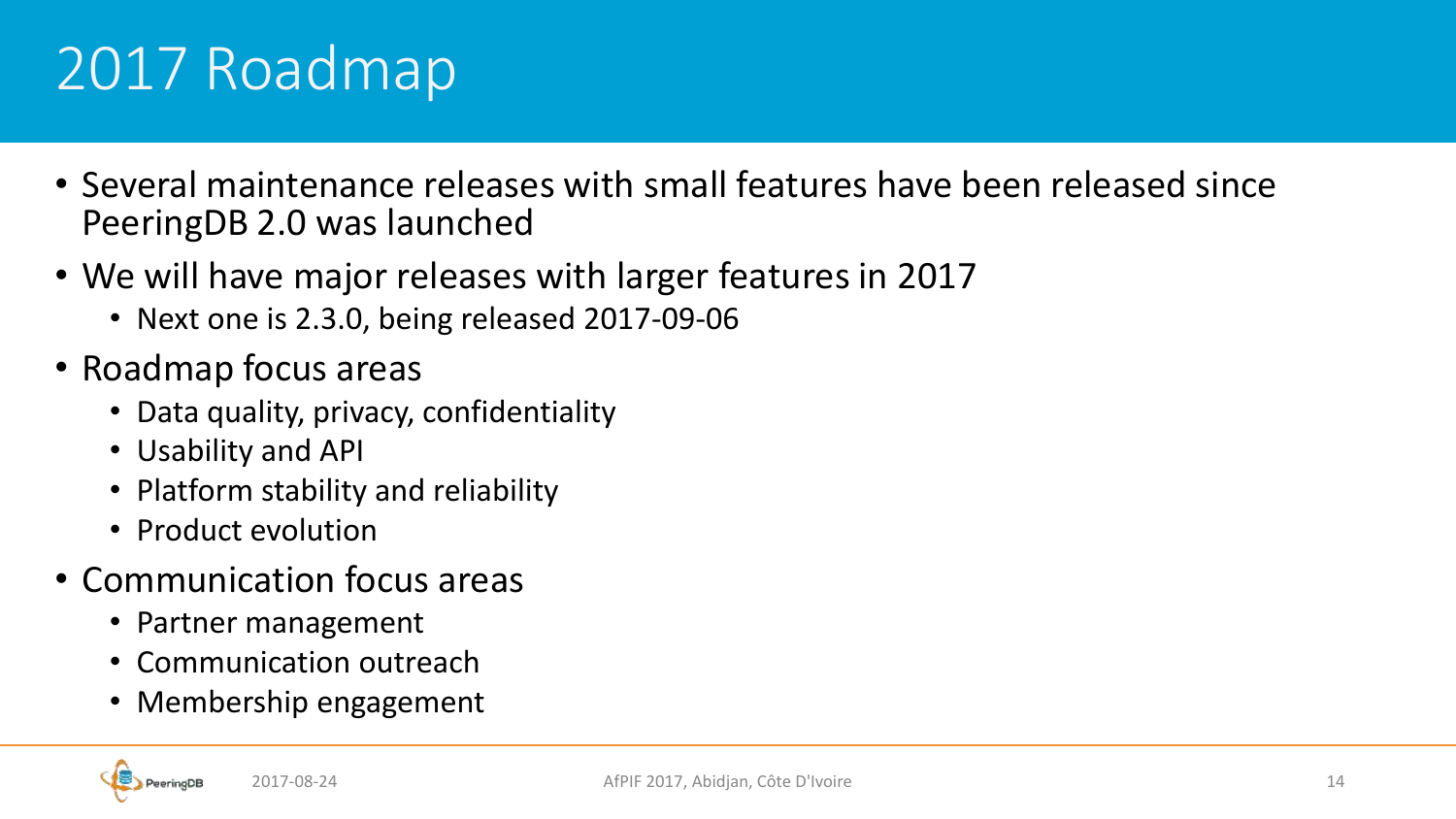#### Become a PeeringDB Sponsor!

- Diamond Sponsorship \$25,000 / year
	- Limited to 2 sponsors
	- Very large logo on top line of Sponsors page with URL
	- Diamond Sponsor badge display on all records
	- Social media promotion
- Platinum Sponsorship \$10,000 / year
	- Large logo on second line of Sponsors page with URL
	- Platinum Sponsor badge display on all records
	- Social media promotion
- Gold Sponsorship \$5,000 / year
	- Medium logo on third line of Sponsors page
	- Gold Sponsor badge display on all records
	- Social media promotion
- Silver Sponsorship \$2,500 / year
	- Small logo on fourth line of Sponsors page
	- Silver Sponsor badge display on all records
	- Social media promotion
- Contact [sponsorship@peeringdb.com](mailto:sponsorship@peeringdb.com) for sponsorship info

| Microsoft Diamond Sponsor |                          |
|---------------------------|--------------------------|
| Organization              | Microsoft                |
| <b>Also Known As</b>      | 8068                     |
| <b>Company Website</b>    | http://www.microsoft.com |
| <b>Primary ASN</b>        | 8075                     |
| <b>IRR Record</b>         | AS-MICROSOFT             |
|                           |                          |

#### **DE-CIX Frankfurt** Platinum Sponsor

| Organization              | <b>DE-CIX Management GmbH</b>          |
|---------------------------|----------------------------------------|
| <b>Long Name</b>          | Deutscher Commercial Internet Exchange |
| City                      | Frankfurt                              |
| Country                   | DE                                     |
| <b>Continental Region</b> | Europe                                 |



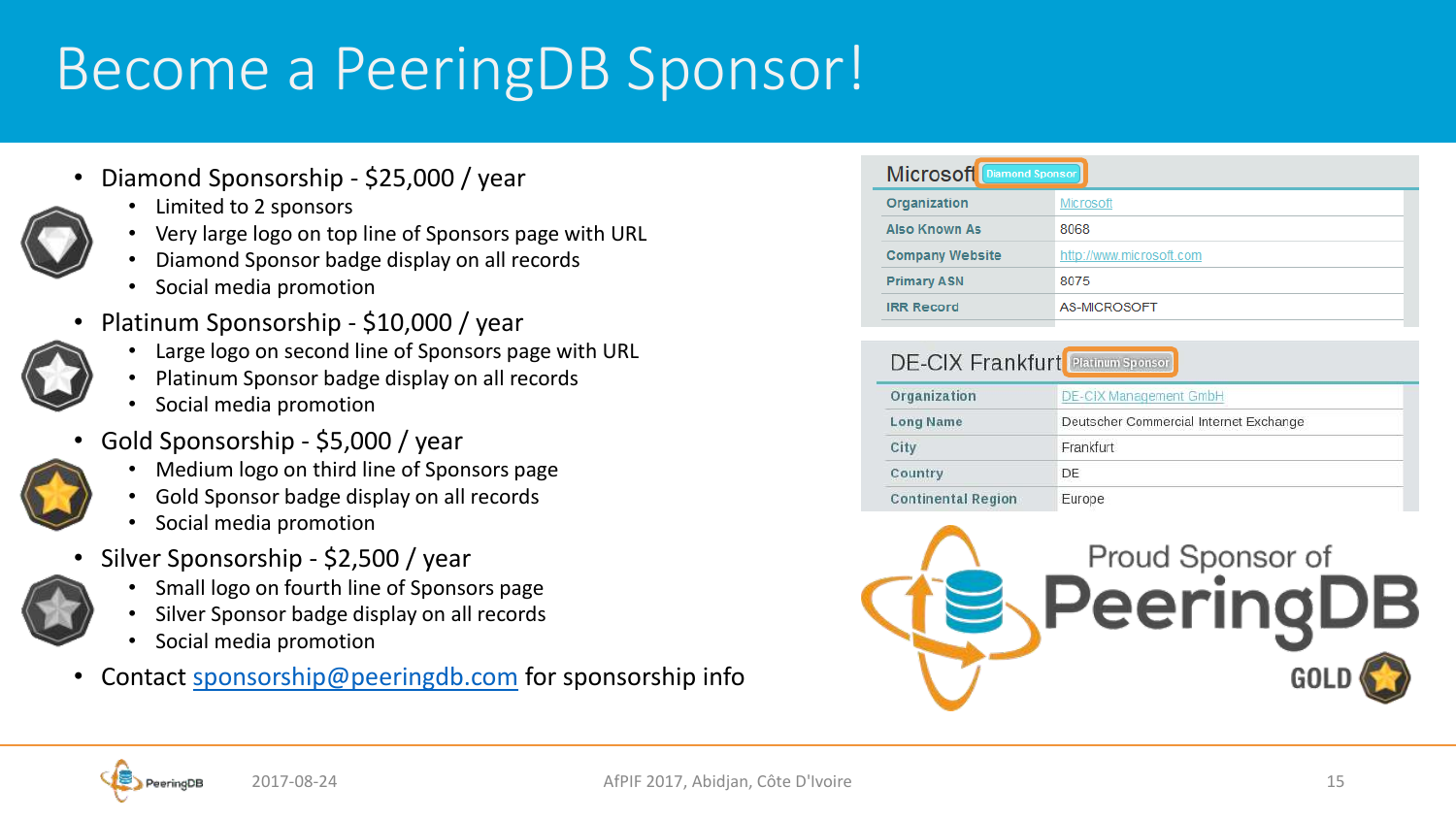## Thank you to our sponsors!